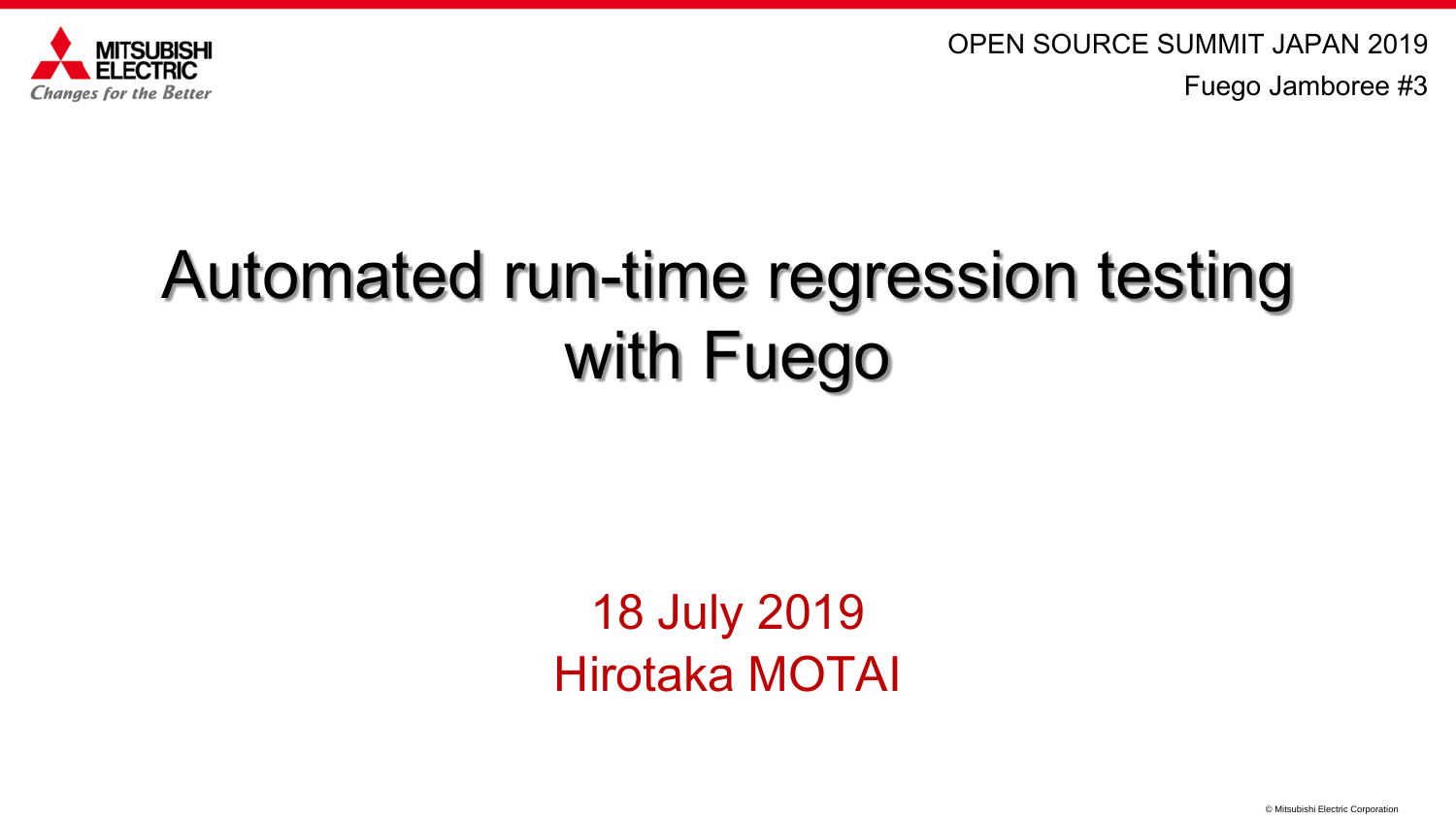

- ●Who I am
- ●**Overview**
- ●Related Tools
	- ○Automated Test System / Fuego OLinux Test Project / LTP
- **D**ISSUE
- ●Approach
- Conclusion and Future work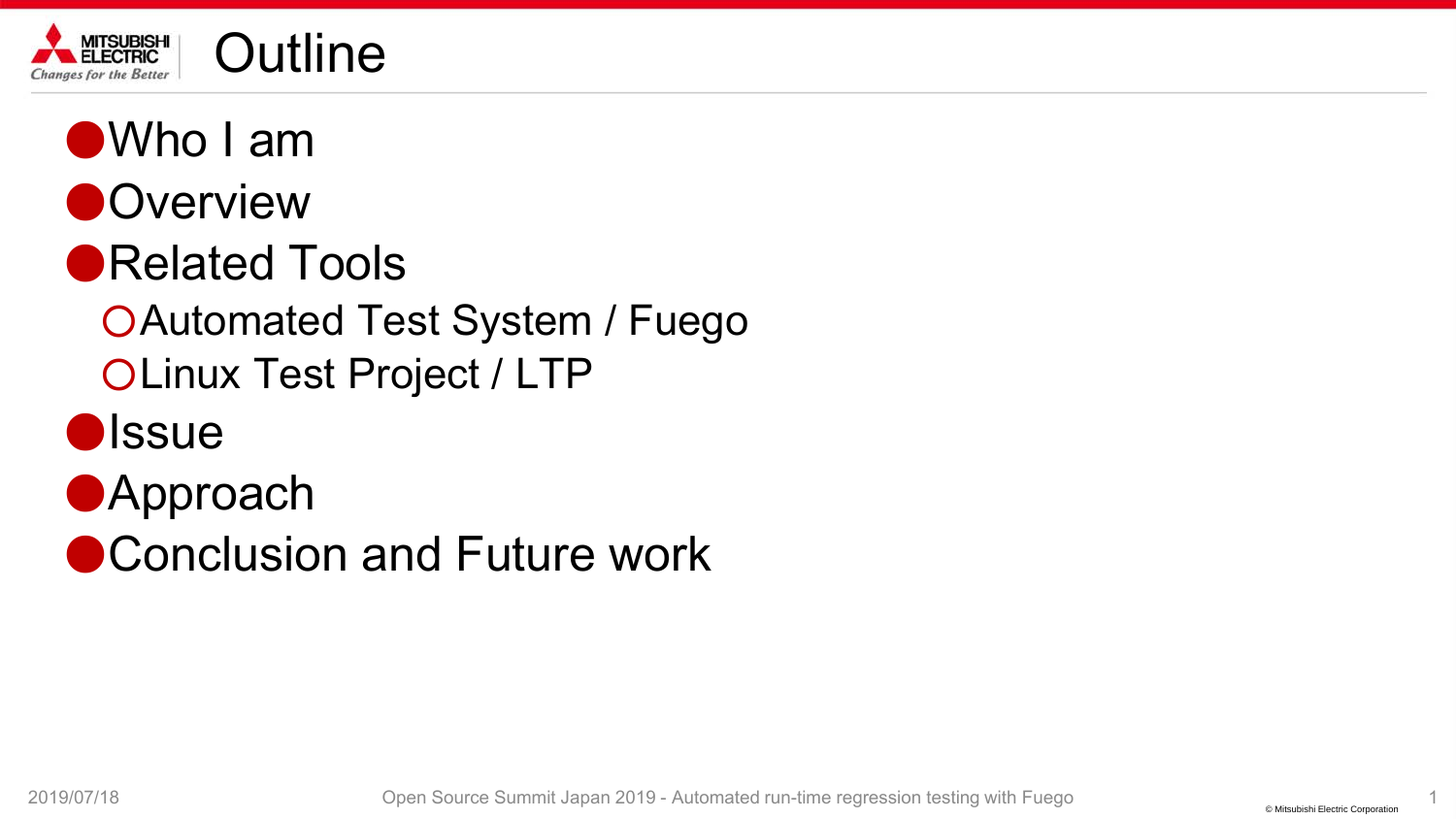

### ●Hirotaka MOTAI ○Software researcher for embedded systems of MITSUBISHI ELECTRIC Corp.

●We have collaborated with LF projects. **OLTSI: Long Term Support Initiative** ○AGL: Automotive Grade Linux ○Fuego: Automated Test System ● specifically designed for testing Embedded Linux





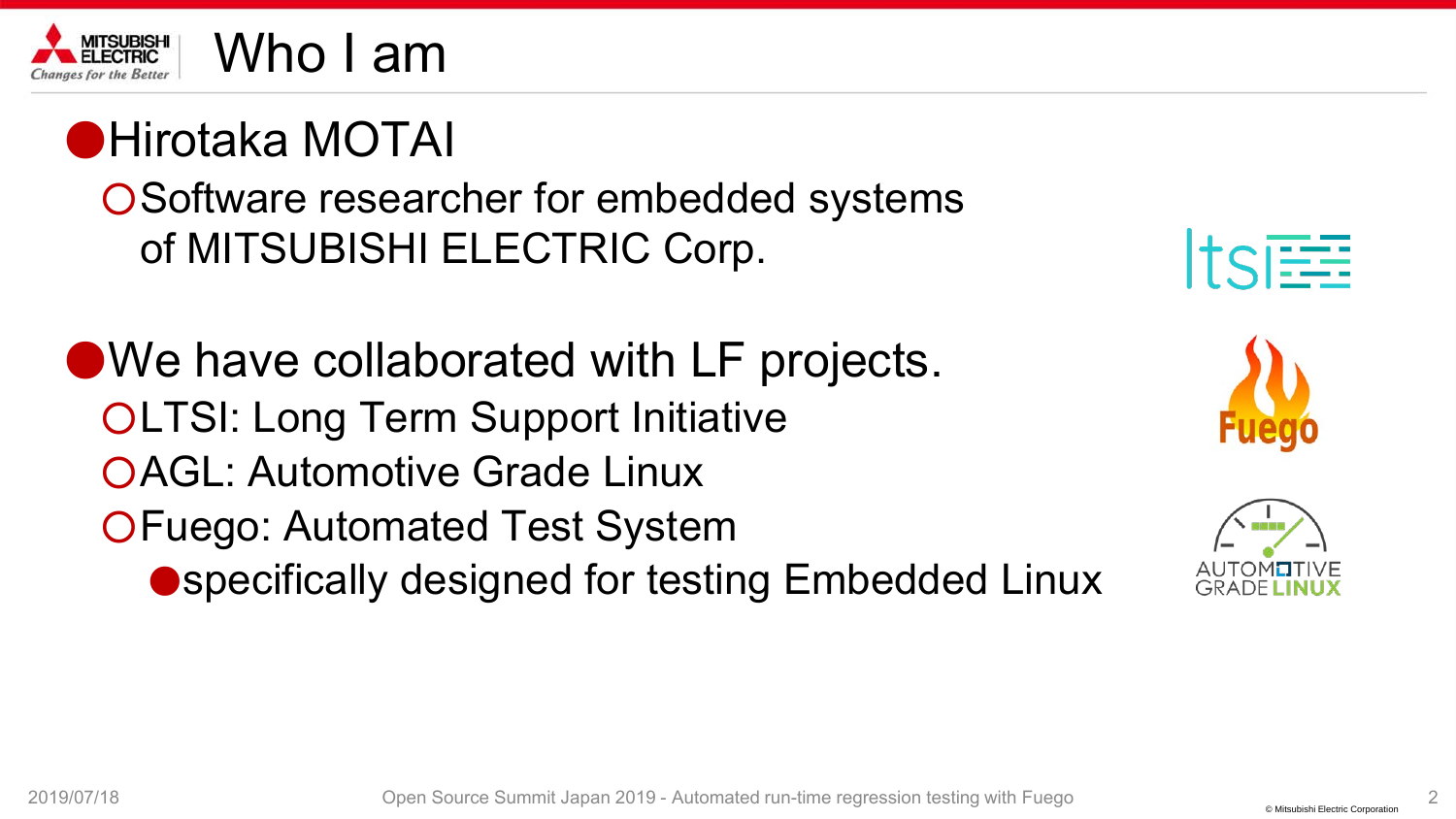

● Linux can be adapted to various embedded devices, even though they need a hard real-time response.

- ●We need tons of time to ensure adequate real-time performance.
	- ○Real-time applications need to satisfy timing constraints.
	- OWe have to avoid kernel changes which might cause long delays.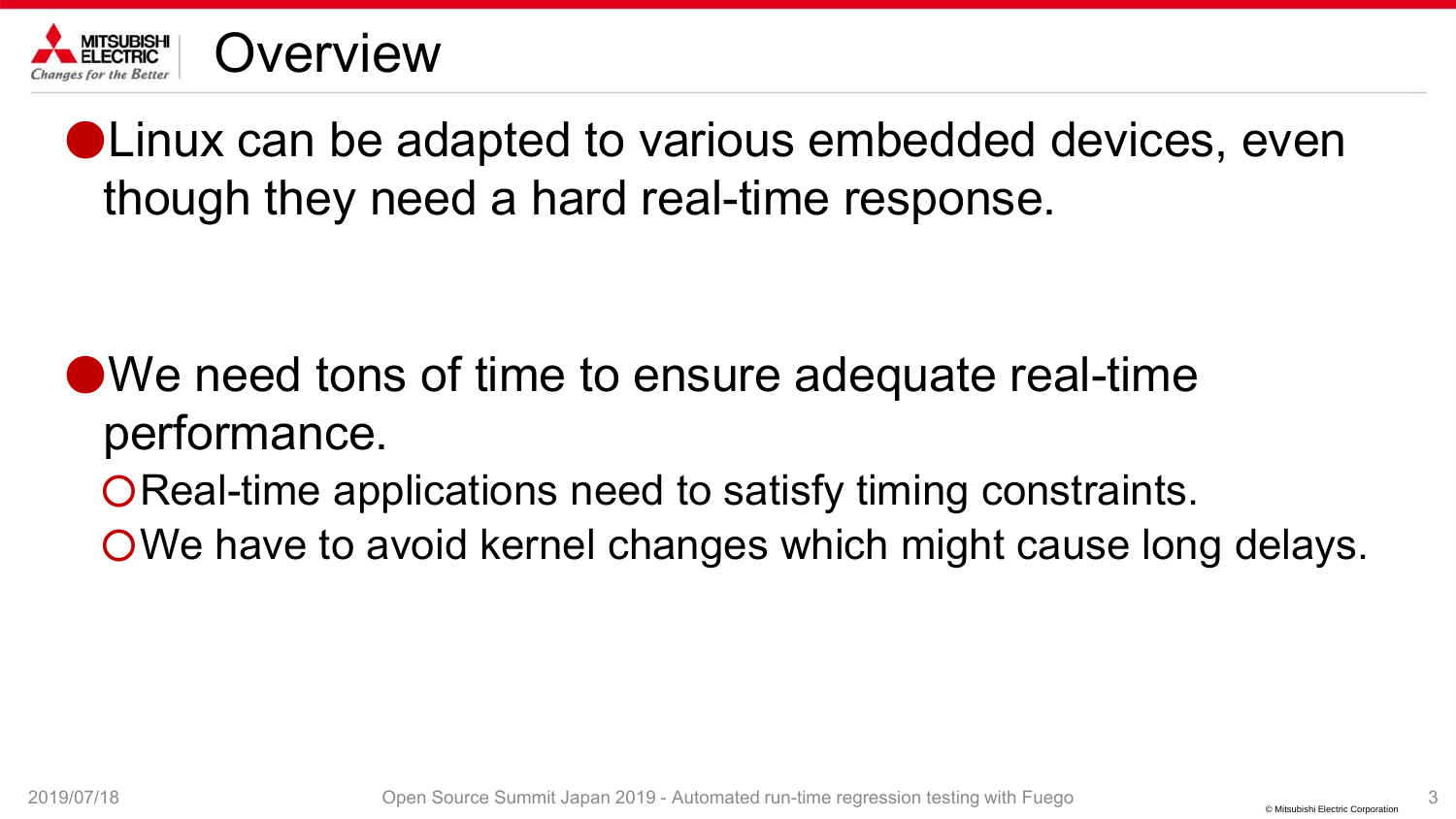

●Detect and Ready for analysis performance issue in Automated Testing Framework.

○In our use case with "Fuego" (presented in ELCE2018)

Omeasure the real-time performance, plus get tracing.

Oget clues to distinguish the problem whether it was caused by our changes or not.

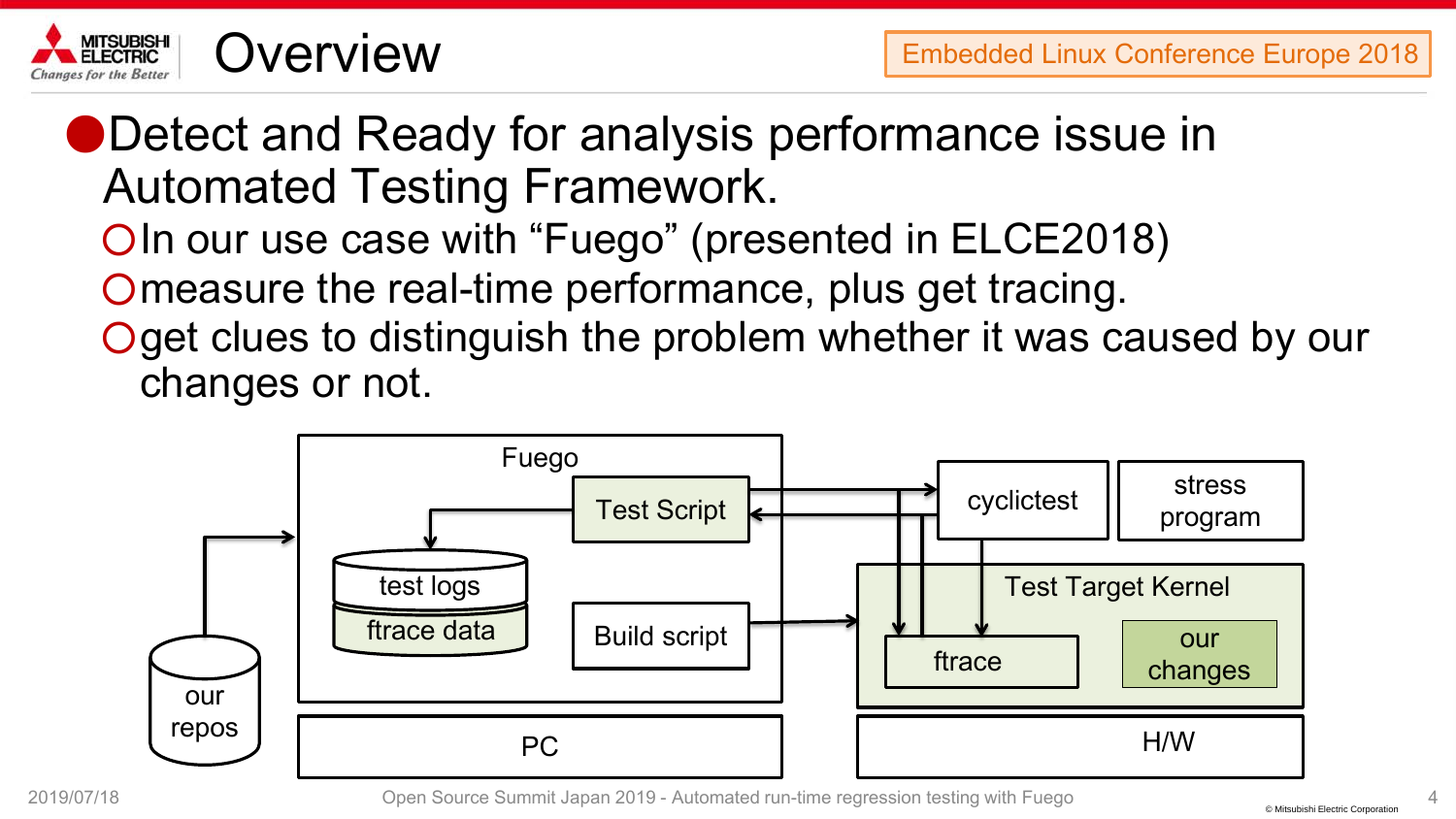

### $\bullet$  We have developed a part of Functional-test run-time logger to get clues to detect internal performance problems even if all of the function test are successful.

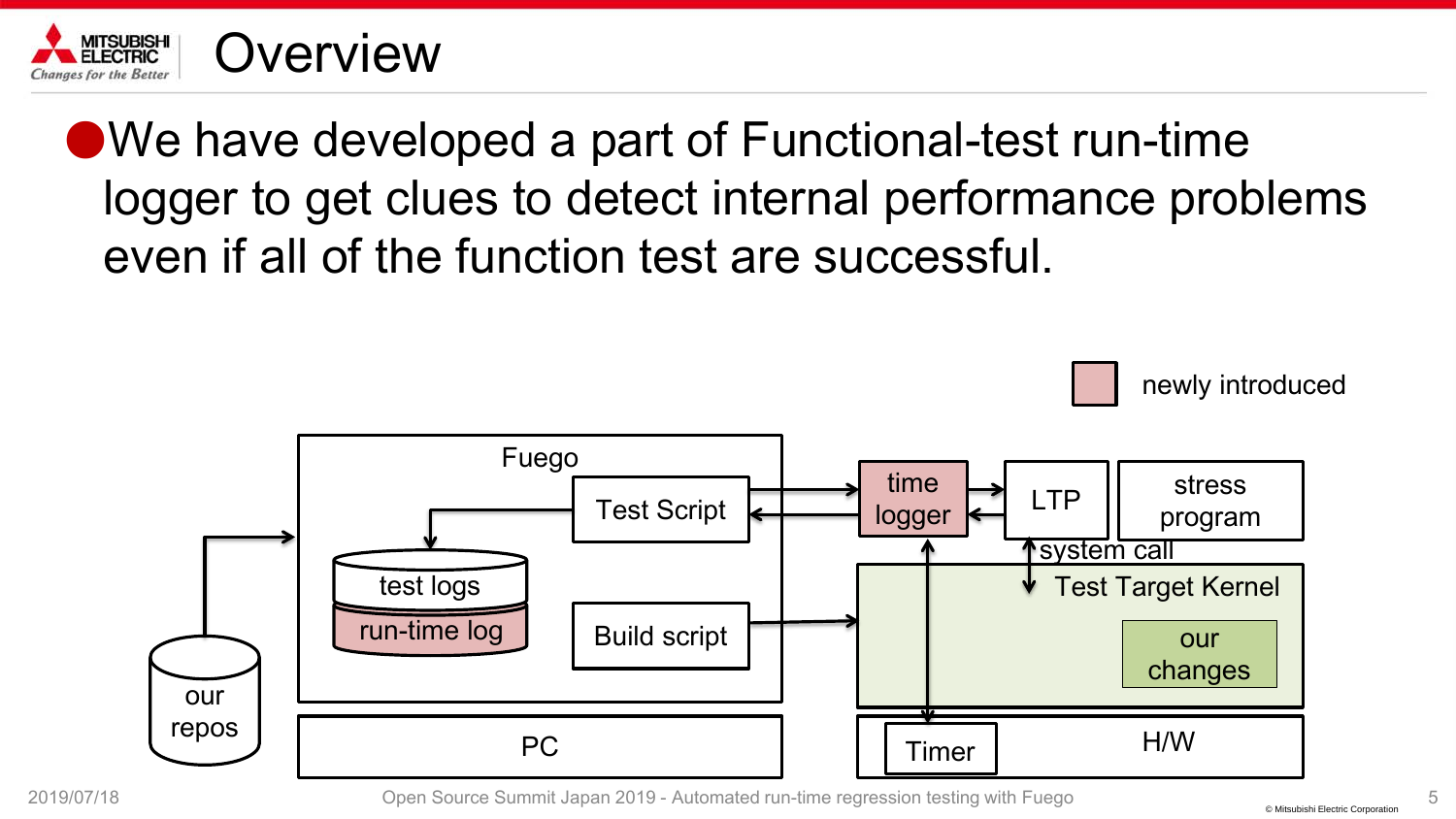#### **MITSUBISHI**<br>ELECTRIC Related Tools aes for the Better

### ●Fuego: O an automated test system specifically designed for embedded Linux testing

○ <http://fuegotest.org/>

### ●LTP: Linux Test Project

○ regression and conformance tests designed to confirm the behavior of the Linux kernel and glibc

<http://linux-test-project.github.io/>

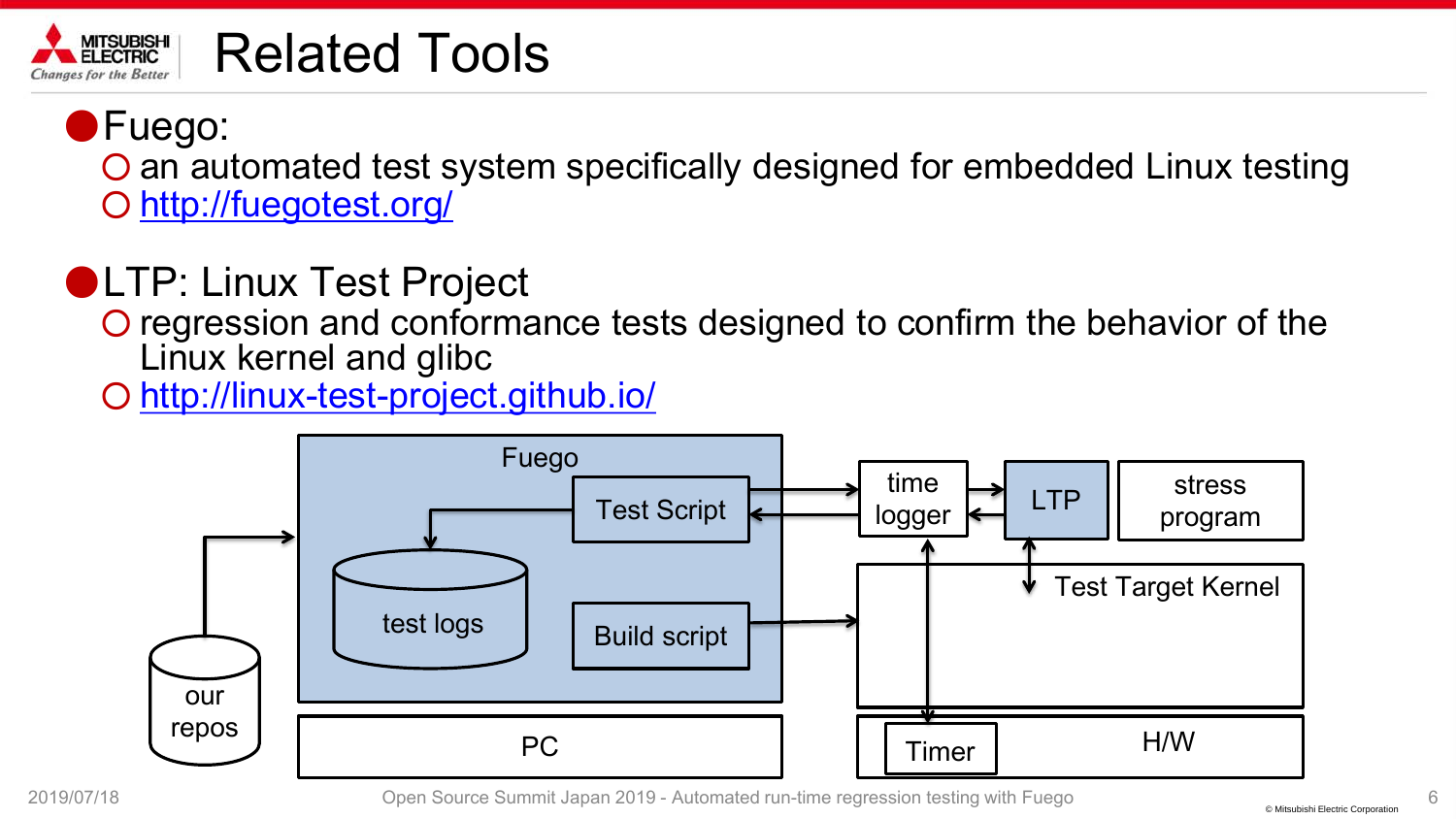

JTA: Jenkins Test Automation

●Fuego is an automated test system Ocreated by LTSI project, based on Jenkins.

- OOSS: anyone can use and contribute!
- OAGL-JTA: AGL chose Fuego as standard test environment.

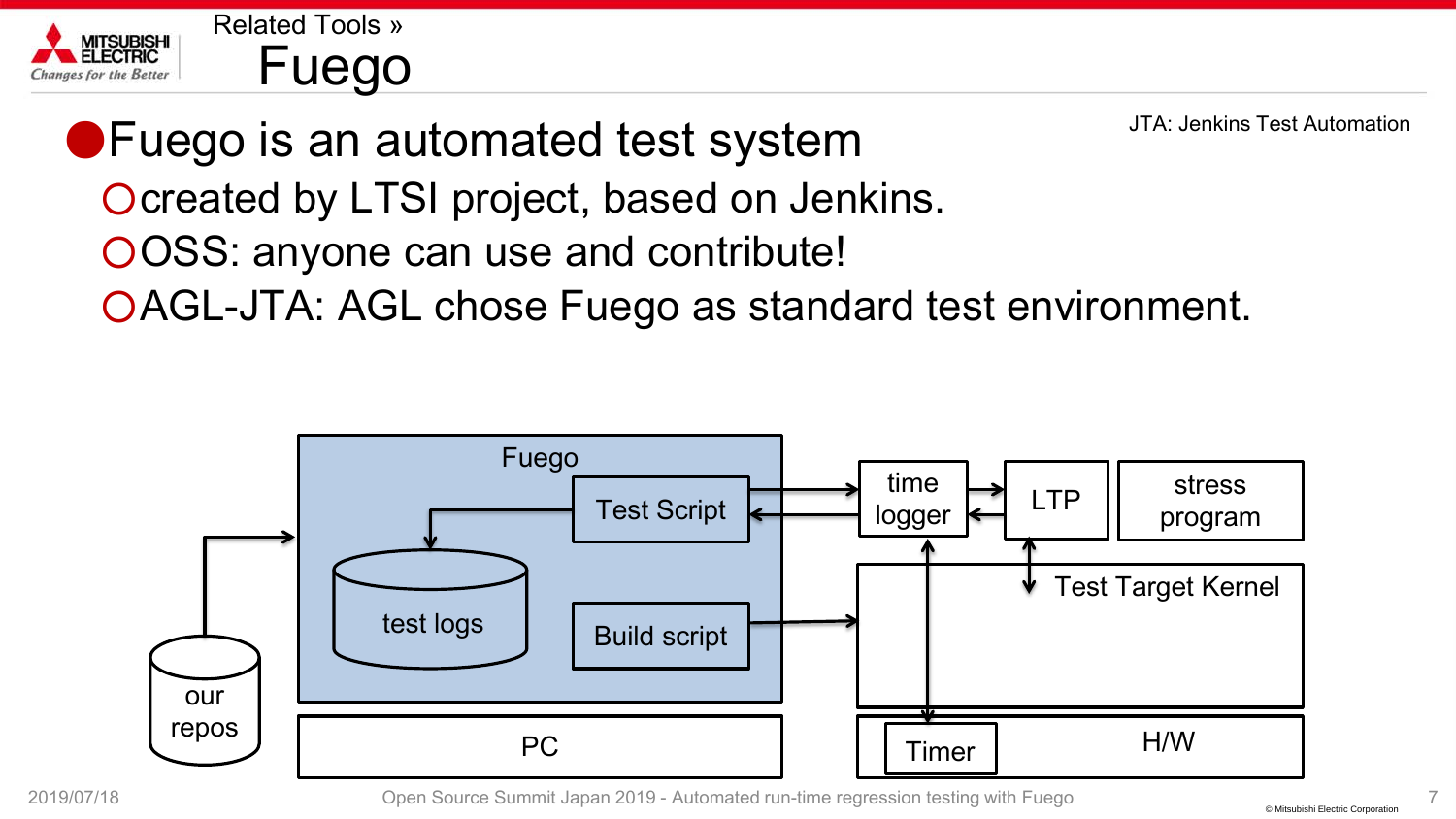

 $\bullet$  Fuego = "test distribution + Jenkins + host scripts + prepackaged tests" on container

●Fuego can do specific tests automatically that is triggered by software update.

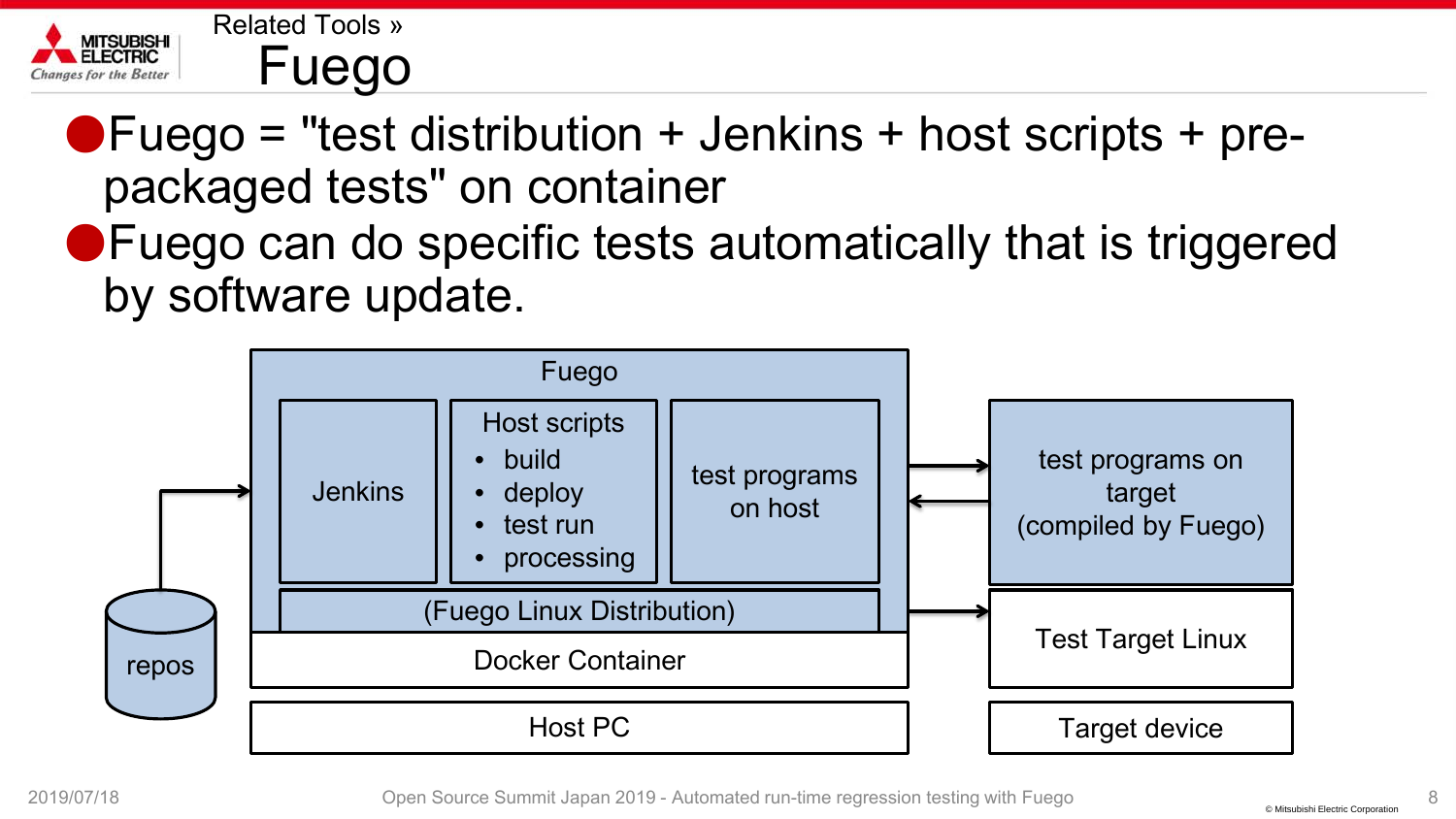

### ● You can click to start manually and monitor tests on Jenkins.

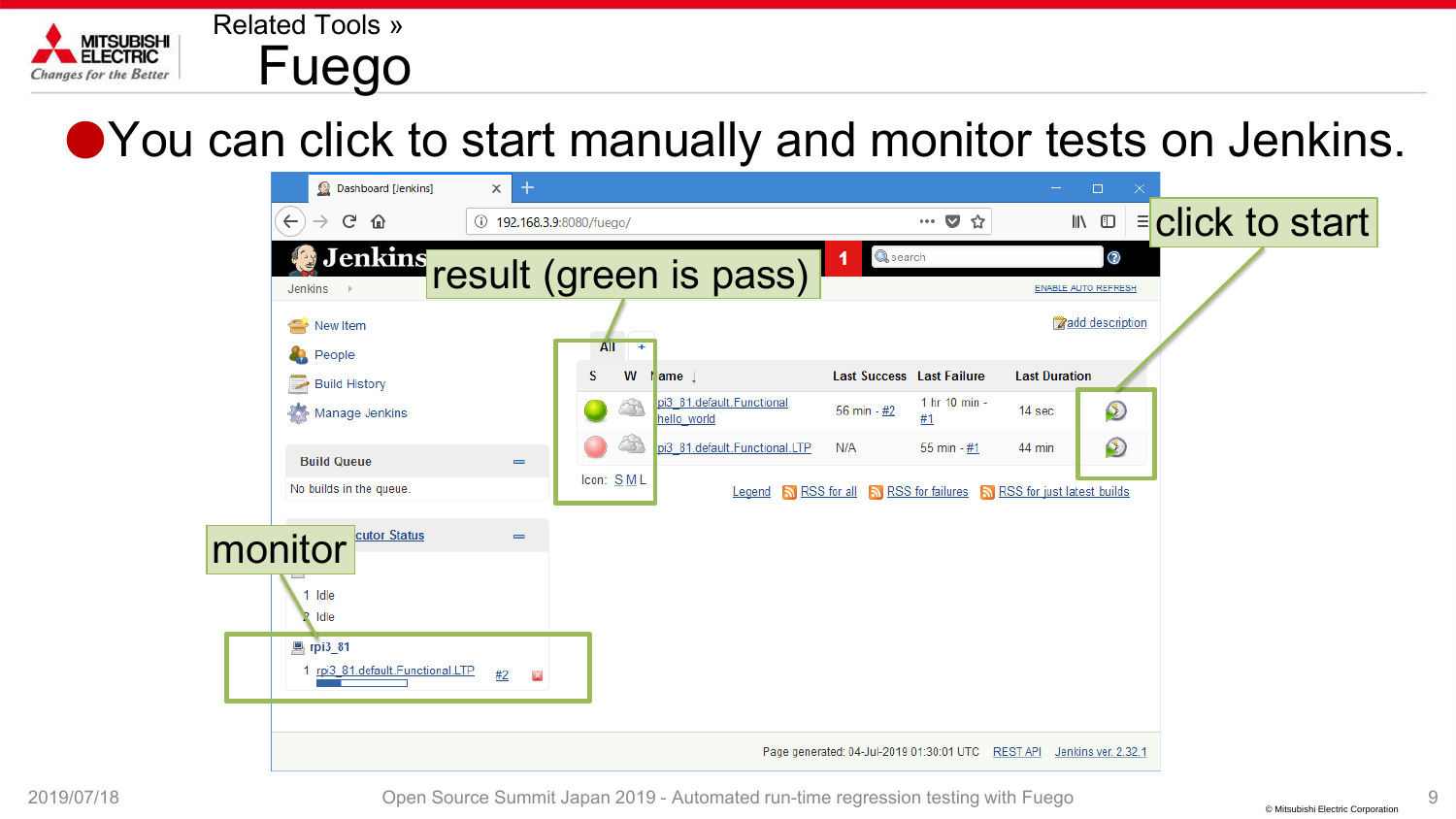

### ● You can also check test results on Jenkins.

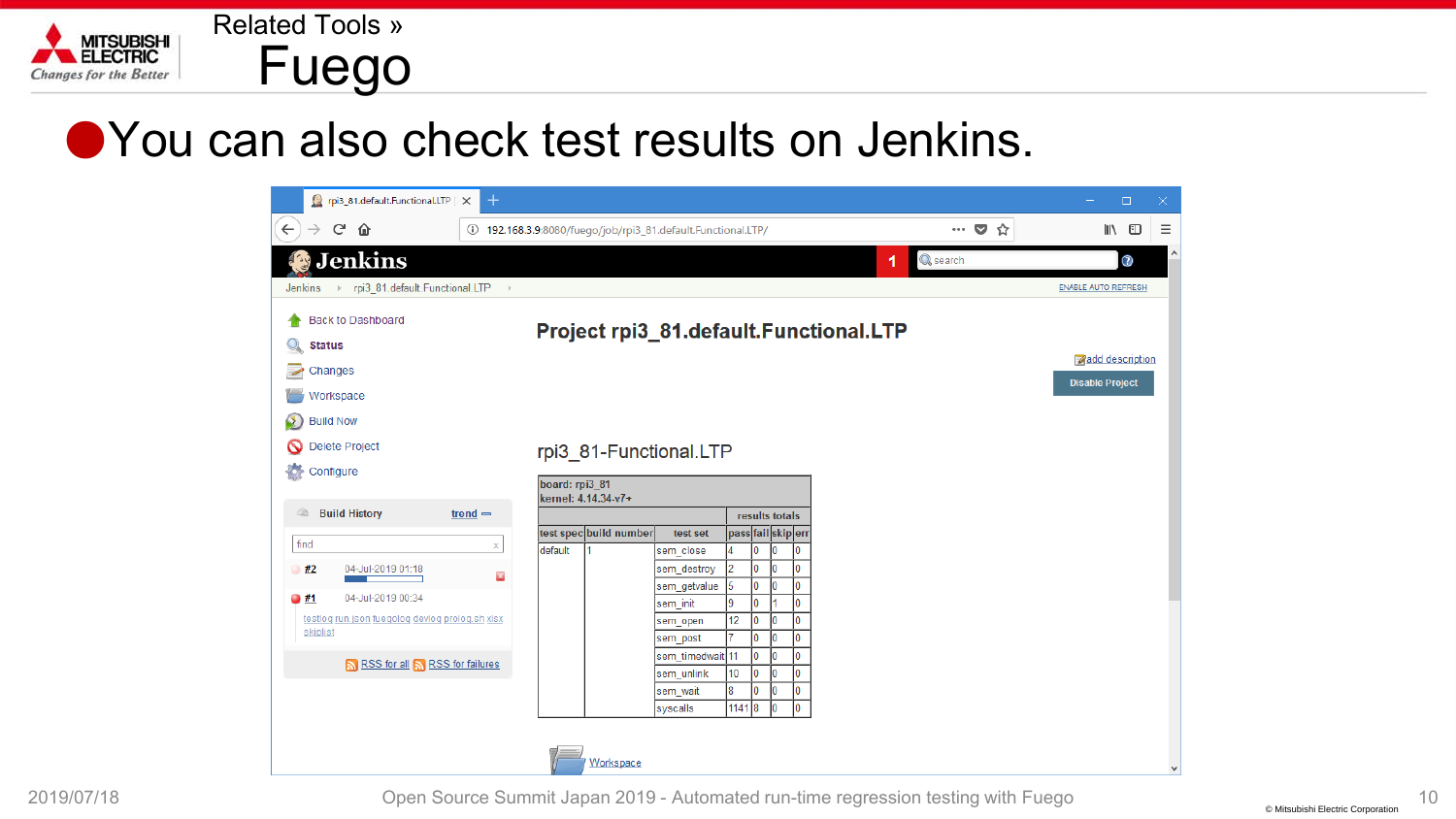

#### LTP: Linux Test Project Related Tools »

- ●A huge collection of tests for Linux Osystemcalls, semaphore, POSIX, ...
- ●Difficult to understand test results
	- ○Tester has to know what to ignore, and why
		- depend on system or kernel configurations.
	- ○In a regression test, tester check the gaps between previous and current results.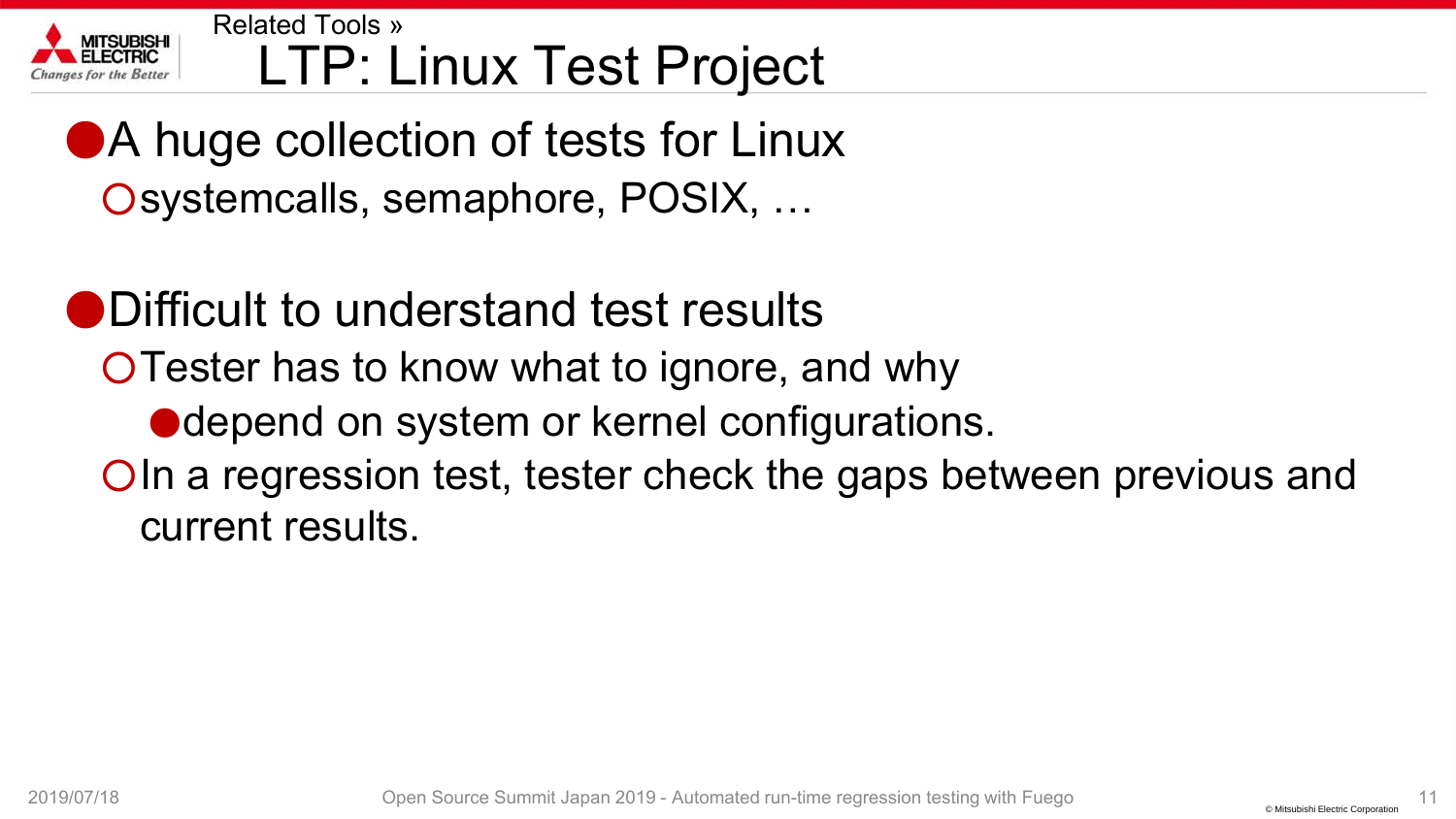

LTP on Fuego Related Tools » LTP »

### ●Fuego has 2 categories related to LTP ○Functional.LTP

- ●14 test scenarios with using LTP test suit
- OFunctional.LTP\_one\_test
	- ●only one LTP test that you can define with using LTP test suit

O(Show the detail later..)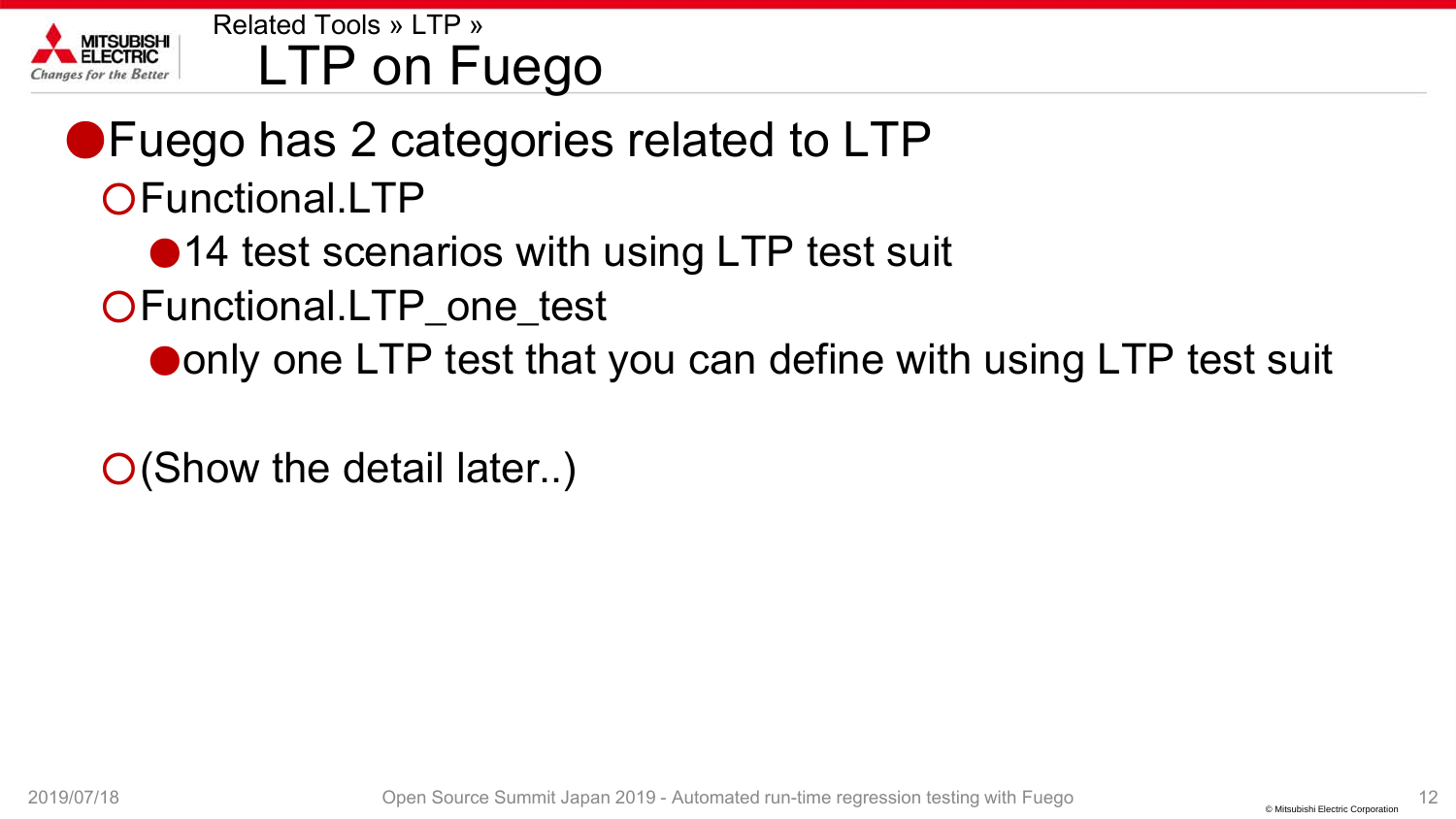

● Focus on system call interface for checking regression ○Influence performance of real-time process directly

●LTP can test system call interfaces. ○LTP on Fuego is helpful for checking compatibility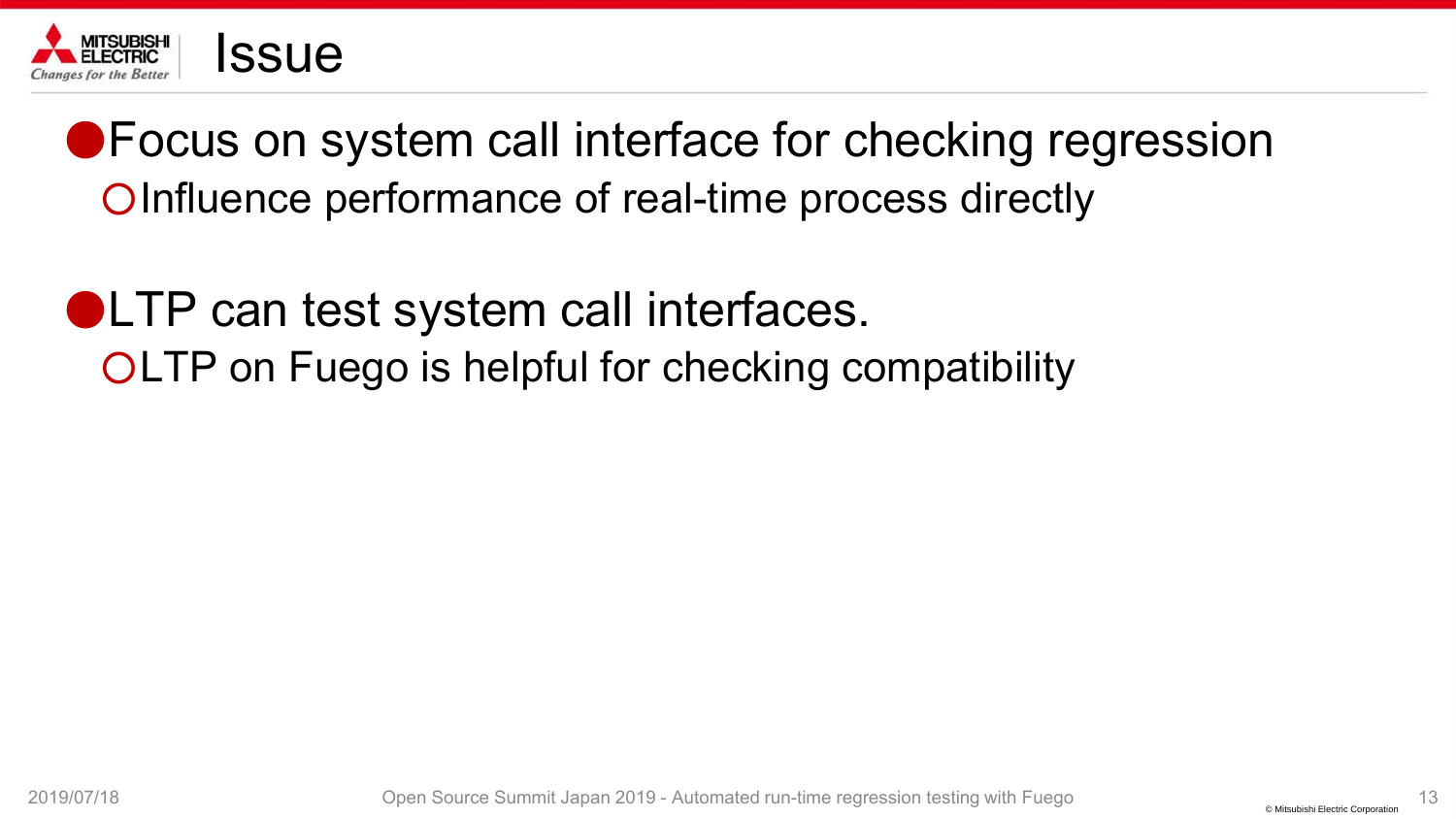

### ●Results for system call tests look same... ●In term of regression check, looks good…..?

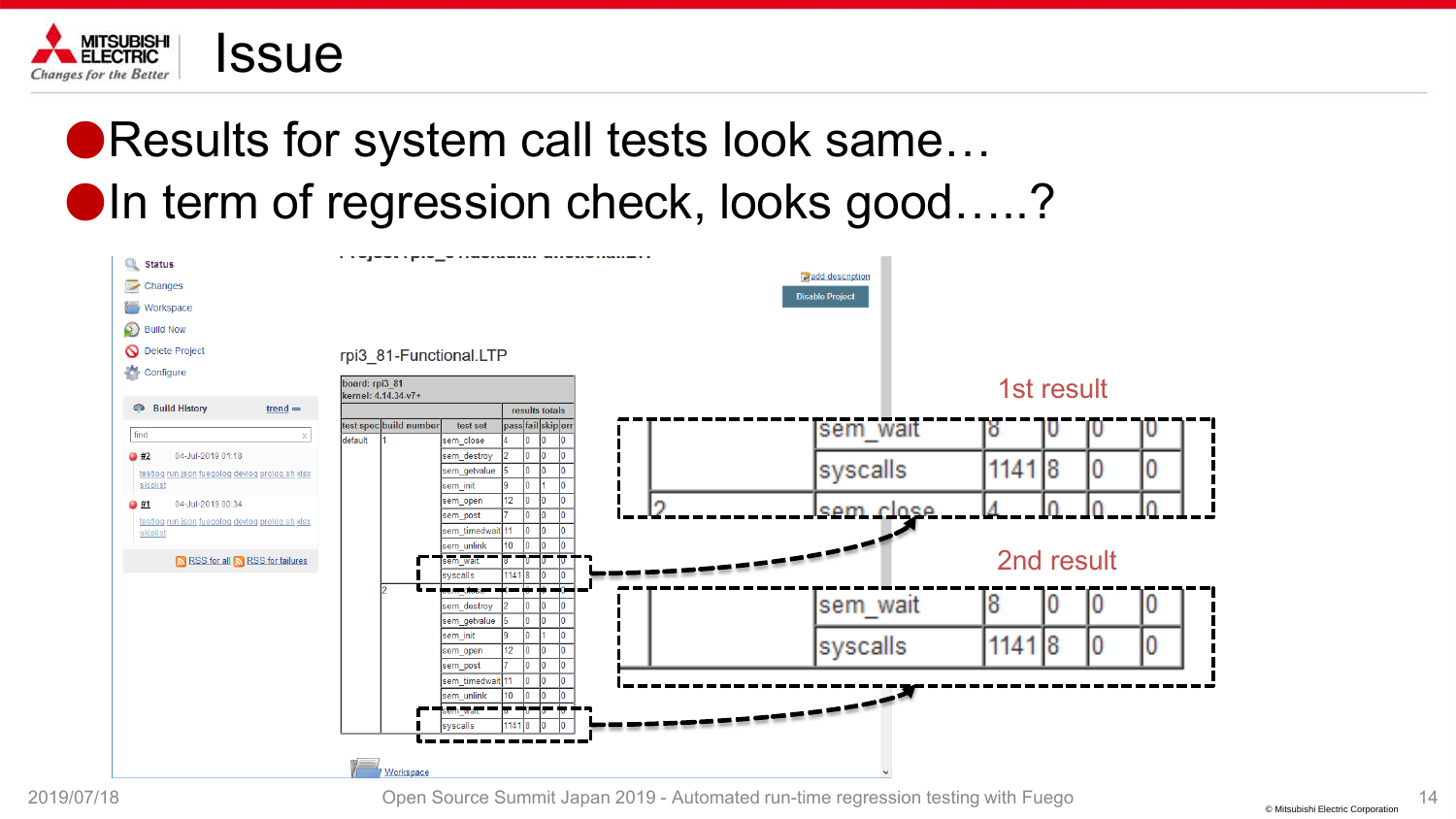

**•It is important to make the difference clear.** ○What system calls were "pass"ed? Is the results same? ○Were new results "execution time of each system call" as same as previous one?

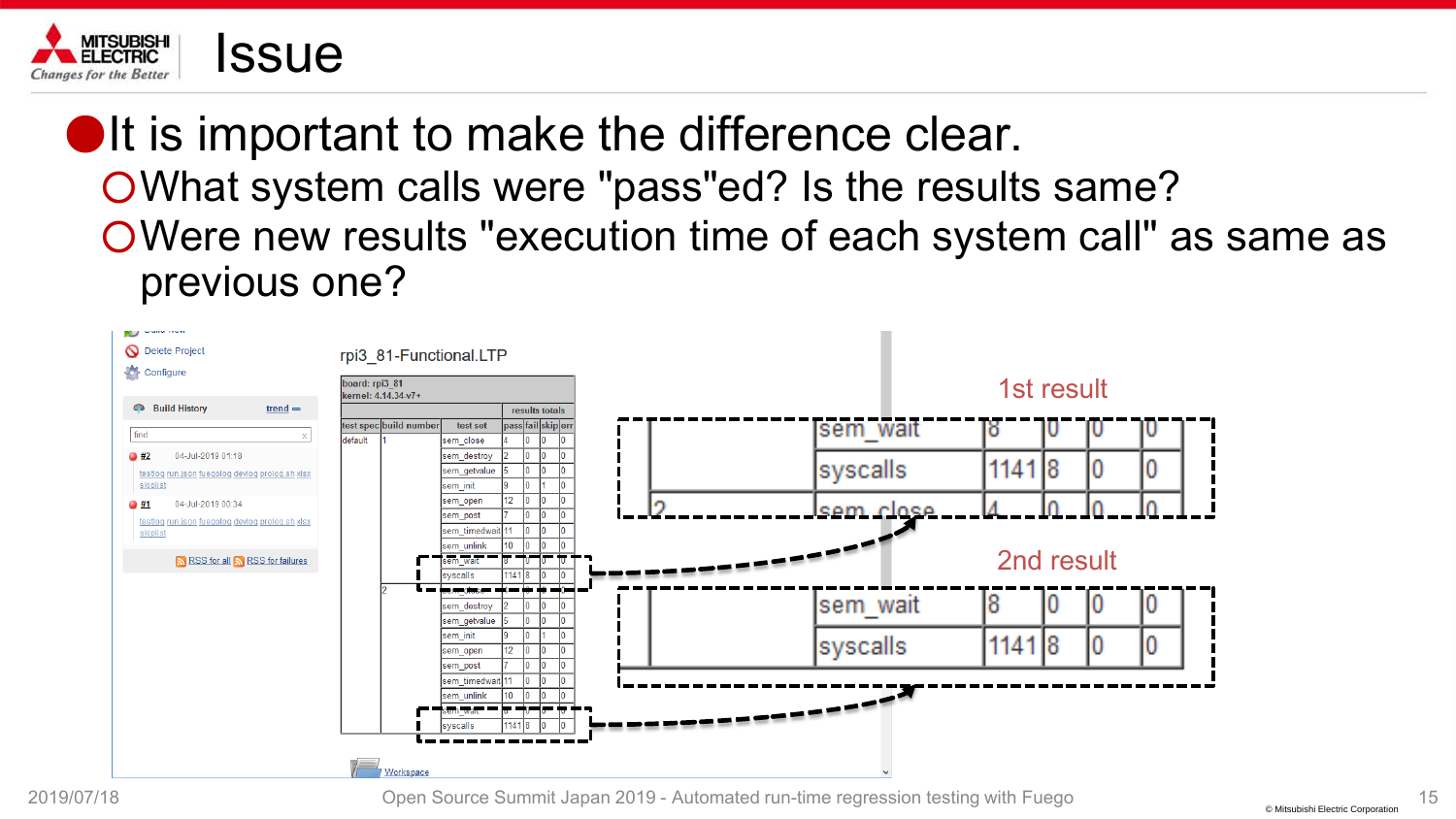

#### Alternative way Issue »

### ●Using LTP\_one\_test in Fuego with some modifications Olist our important system call in spec.json

#### add jobs

# ftc add-jobs –b rpi3\_81 ¥ –t Functional.LTP\_one\_test ¥ -s syscalls-shmat01

#### build jobs

# ftc build-jobs ¥ rpi3 81.syscalls-\*.Functional.LTP one test

#### Sample: shmat(), shmdt()

```
{
    "testName": "Functional.LTP_one_test",
    "specs": {
      "default": {
        "TEST":"brk01"
      },
<SNIP>
      \},
+ "syscalls-shmat01": { "TEST":"shmat01" },
      + "syscalls-shmat02": { "TEST":"shmat02" },
      + "syscalls-shmdt01": { "TEST":"shmdt01" },
+ "syscalls-shmdt02": { "TEST":"shmdt02" },
      "syscalls-mlock03": {
        "TEST":"mlock03",
        "scenario":"syscalls"
      }
    }
  }
```
ftc: "fuego test control" tool. a command line tool used to perform various functions in Fuego.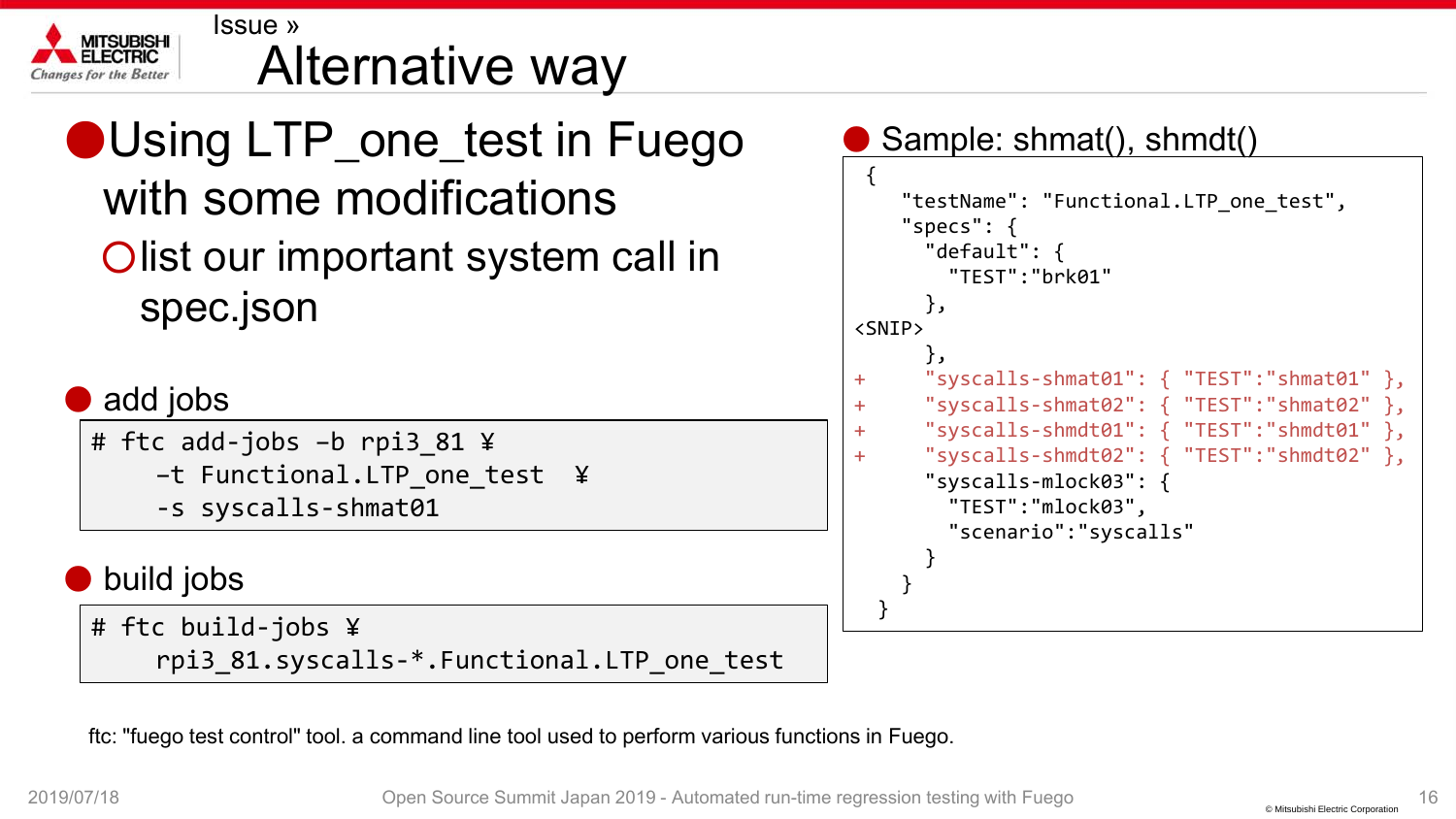

#### Alternative way Issue »

●Gap of test result of each system call become clear.

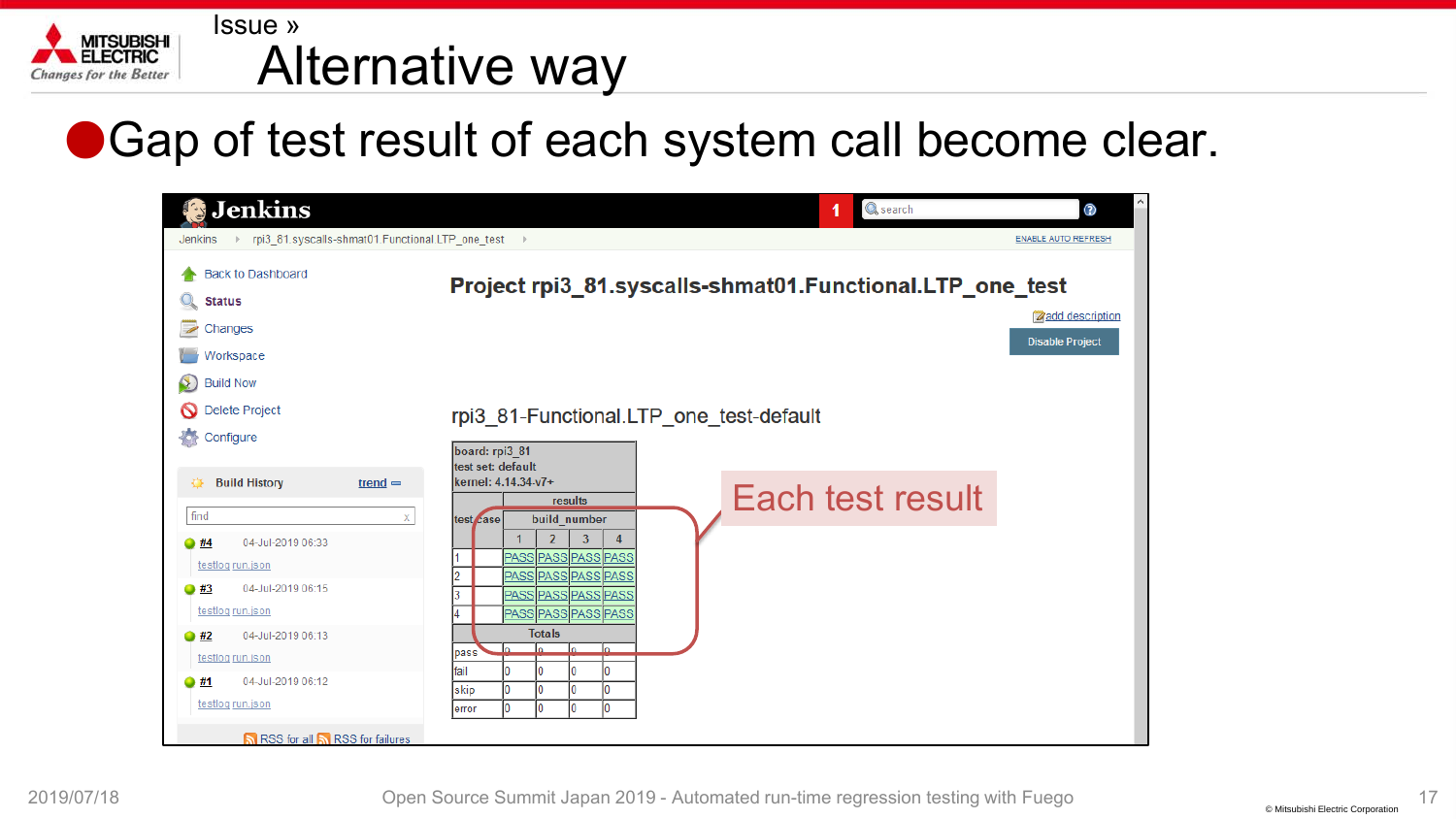

#### Alternative way Issue »

● Gap of test result of each system call become clear. ●However each execution time has not been clear yet. Othe figure below shows Build Time Trend, not the execution time of system call.

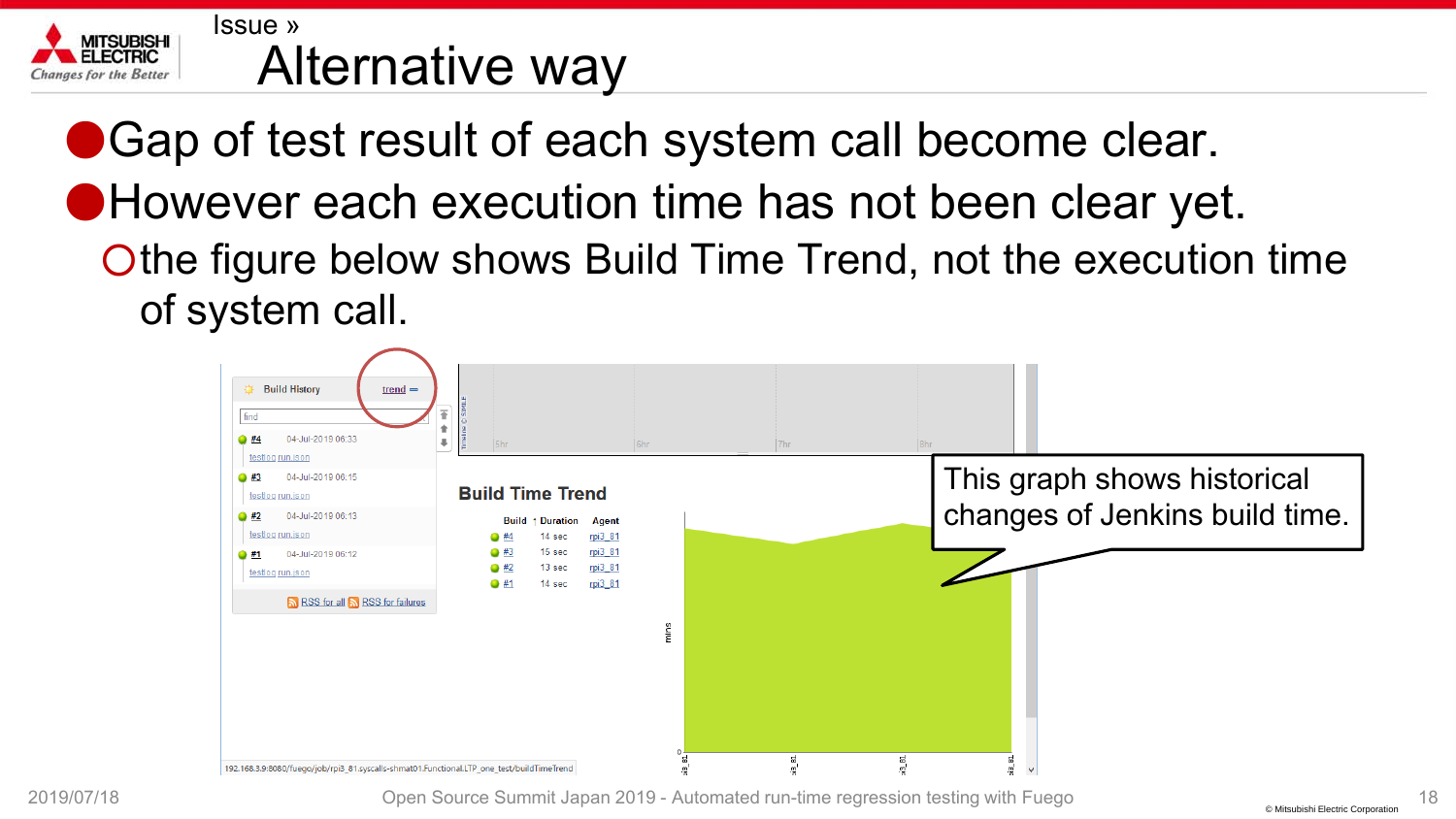

#### How to check the system call time Approach »

### ●Do in a simple way.

○Fuego provides a script running on the target, in fuego\_test.sh. Omeasure the execution time of the test process as below.

```
function test run {
   local bdir="$BOARD_TESTDIR/fuego.$TESTDIR"
   local scenario=$FUNCTIONAL_LTP_ONE_TEST_SCENARIO
   if \lceil -z "$scenario" \rceil ; then
       report "cd $bdir; ./$one test $FUNCTIONAL LTP ONE TEST ARGS
+ report "cd $bdir; ./runtime-logger.sh ./$one_test $FUNCTIONAL LTP ONE TEST ARGS
   else
        report "cd $bdir; ./runltp -f $scenario -s $one_test"
   fi
 }
```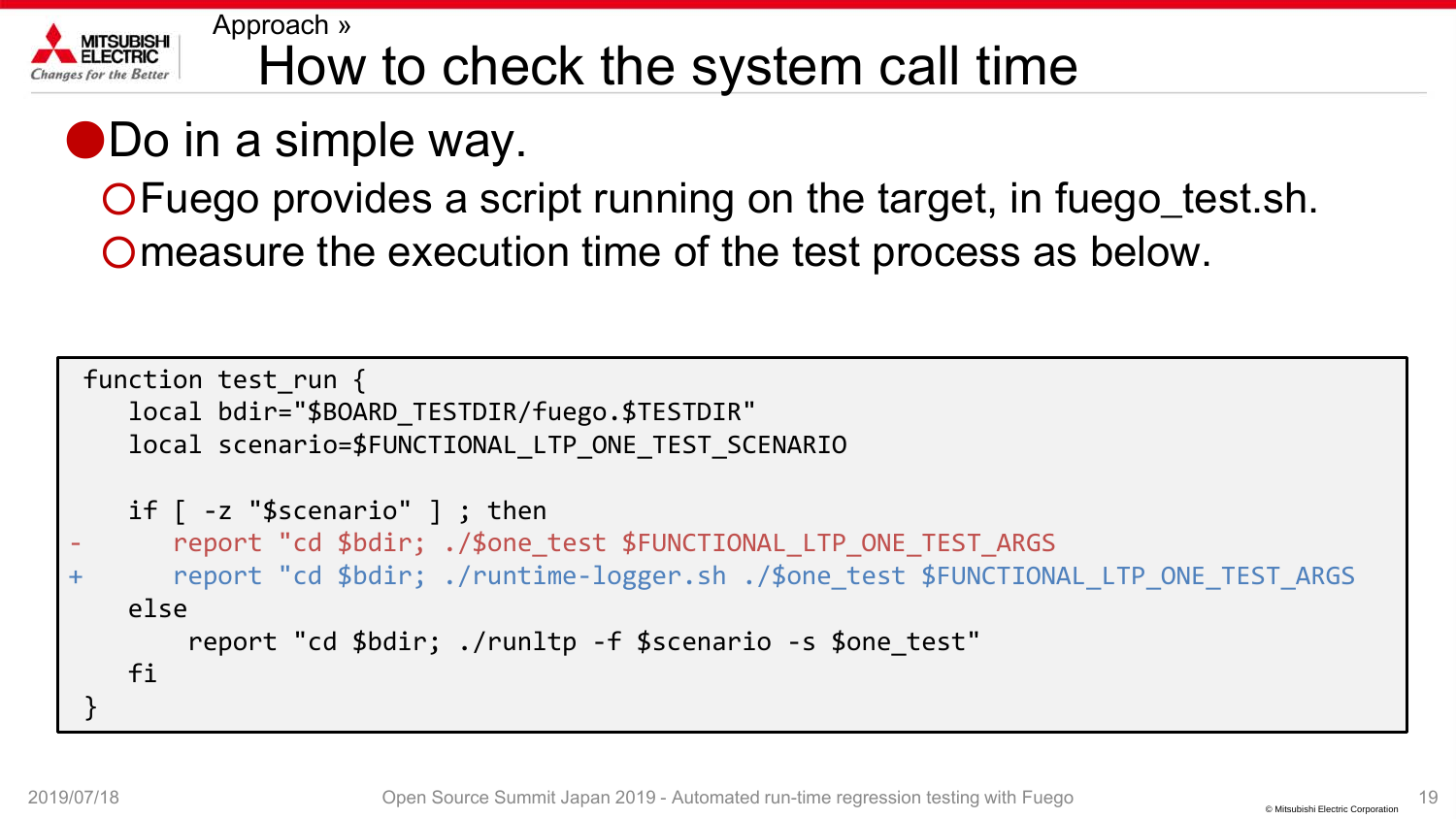

#### How to check the system call time Approach »

### ●Do in a simple way.

○Fuego provides a script running on the target, in fuego\_test.sh. Omeasure the execution time of the test process as below.

|                                                                                                                                                                                                                                             | ## runtime-logger.sh<br>SYSCALL=\$(echo \$1   sed -e "s:^./::" -e "s:[0-9].*::")                                                                                                                         |
|---------------------------------------------------------------------------------------------------------------------------------------------------------------------------------------------------------------------------------------------|----------------------------------------------------------------------------------------------------------------------------------------------------------------------------------------------------------|
| function test_run {<br>if [ -z "\$scenario"   exit \$RETVAL                                                                                                                                                                                 | OUTPUT=strace $${1\#}{#}/.log$<br>local bdir="\$BOARD_TE strace -f -T -e \$SYSCALL -o \$OUTPUT \$*; RETVAL=\$?<br>local scenario=\$FUNCT echo -e "¥n--strace result--";<br>cat \$OUTPUT   grep \$SYSCALL |
| report "cd \$bdir; ./\$one_test \$FUNCTIONAL_LTP_ONE_TEST_ARGS<br>report "cd \$bdir; ./runtime-logger.sh ./\$one_test \$FUNCTIONAL_LTP_ONE_TEST_ARGS<br>$\ddot{}$<br>else<br>report "cd \$bdir; ./runltp -f \$scenario -s \$one_test"<br>fi |                                                                                                                                                                                                          |
|                                                                                                                                                                                                                                             |                                                                                                                                                                                                          |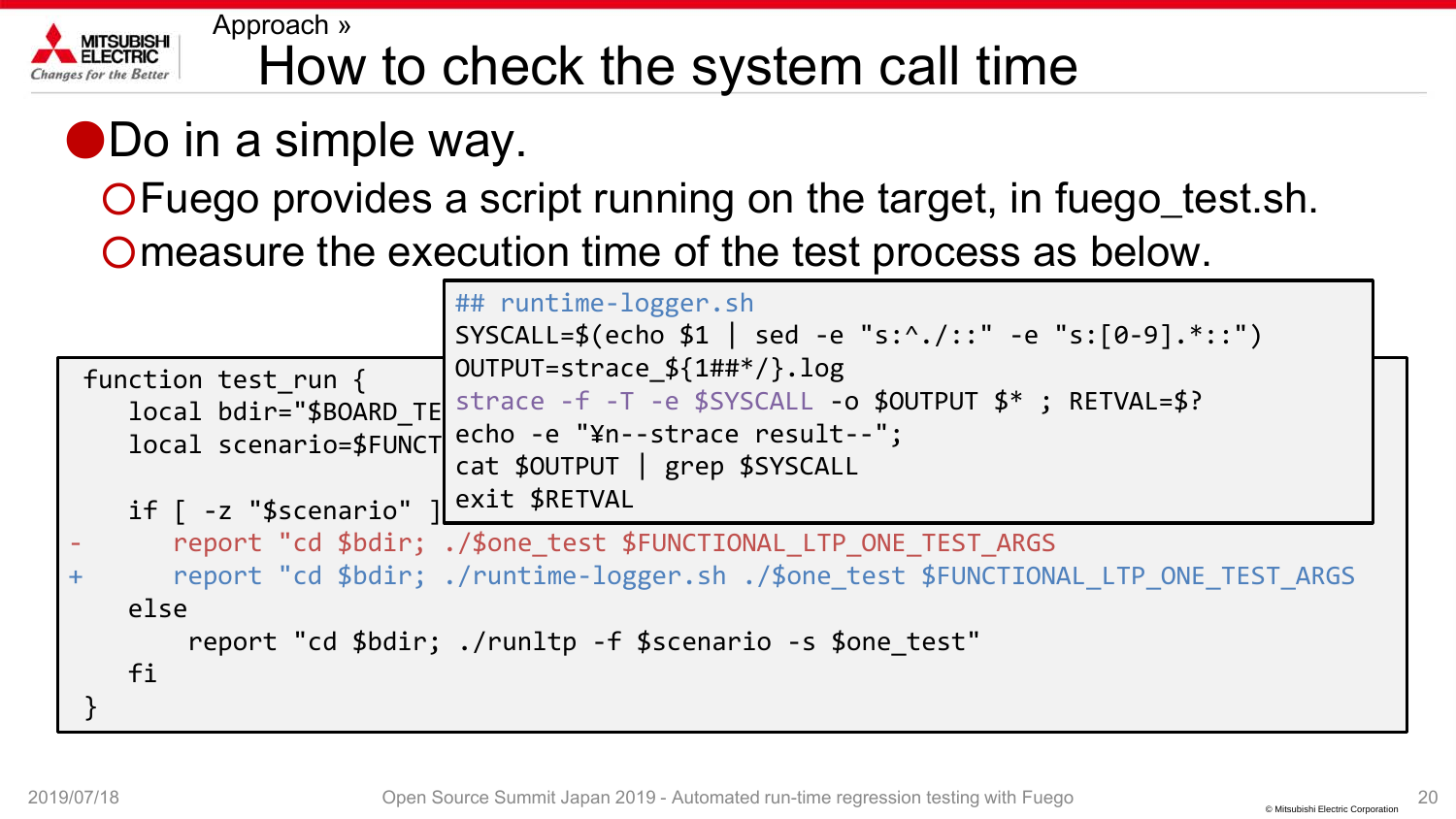#### How to check the system call time Approach »

### ●The execution time of the test process is saved with 1usec accuracy

| $\pm$<br>192.168.3.9:8080/fuego/userConter: X                                                                                                                                                                                                                                                                                                                                                |                                                                                                       |  |
|----------------------------------------------------------------------------------------------------------------------------------------------------------------------------------------------------------------------------------------------------------------------------------------------------------------------------------------------------------------------------------------------|-------------------------------------------------------------------------------------------------------|--|
| C û<br>$\rightarrow$<br>O)                                                                                                                                                                                                                                                                                                                                                                   | 圓<br>192.168.3.9:8080/fuego/userContent/fuego.logs/Functional.LTP_one_t<br>$\cdots$ $\heartsuit$<br>☆ |  |
| tst test.c: 980: INFO: Timeout per run is 0h 05m 00s<br>shmat01.c:147: PASS: shmat() succeeded to attach NULL address<br>shmat01.c:147: PASS: shmat() succeeded to attach aligned address<br>shmat01.c:147: PASS: shmat() succeeded to attach unaligned address with SHM RND<br>shmat01.c:147: PASS: shmat() succeeded to attach aligned address with SHM READONLY, and got SIGSEGV on write |                                                                                                       |  |
| Summary:<br>passed 4<br>failed 0<br>skipped 0<br>warnings 0                                                                                                                                                                                                                                                                                                                                  | the time difference between the beginning<br>and the end of each system call                          |  |
| --strace result--<br>$= 0x76eff000 < 0.000040$<br>1148<br>shmat (327681, NULL, 0)<br>1148<br>shmat (360449, NULL, 0)<br>$= 0x76efc 000 < 0.000026$<br>1148<br>shmat(360449, 0x76ef8000, 0)<br>$= 0x76eff000 < 0.000036$<br>1148<br>shmat (360449, 0x76efbfff, SHM RND) = 0x76ef8000 <0.000035><br>1148<br>shmat(360449, 0x76ef8000, SHM RDONLY) = 0x76ef8000 <0.000033>                      |                                                                                                       |  |

**MITSUBISHI** 

s for the Better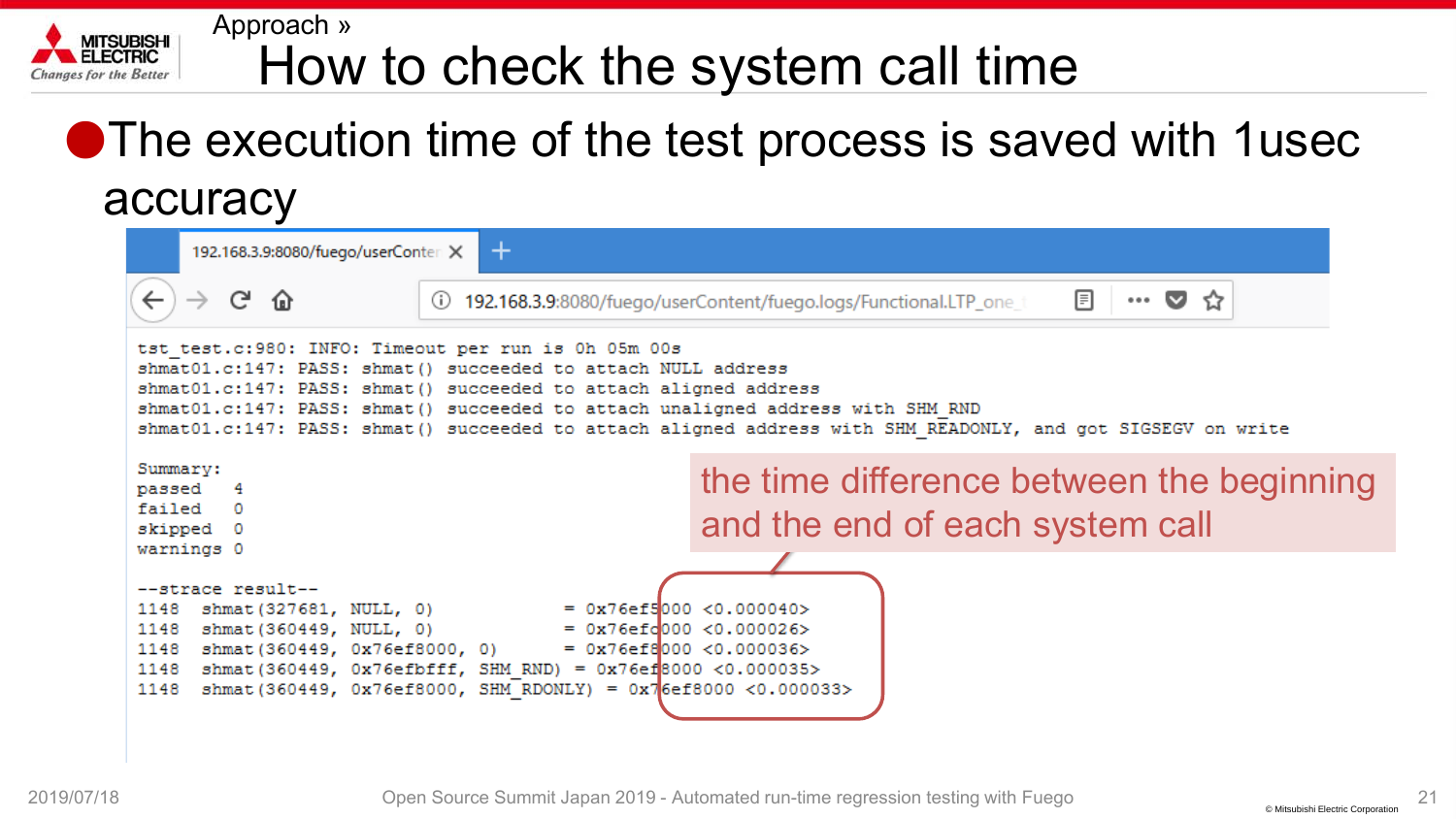

#### Evaluation Approach »

### ● Confirmation

○Inject 1sec waiting patch to "shmat()" interface in kernel. ○Test and check whether the result include >1sec delay.

```
long do_shmat(int shmid, char __user *shmaddr, int shmflg,
               ulong *raddr, unsigned long shmlba)
 \{struct shmid kernel *shp;
\langle < snip>>
        unsigned long populate = 0;+ ssleep(1);
+err = -EINVAL;
         if (shmid \langle \theta \ranglegoto out;
```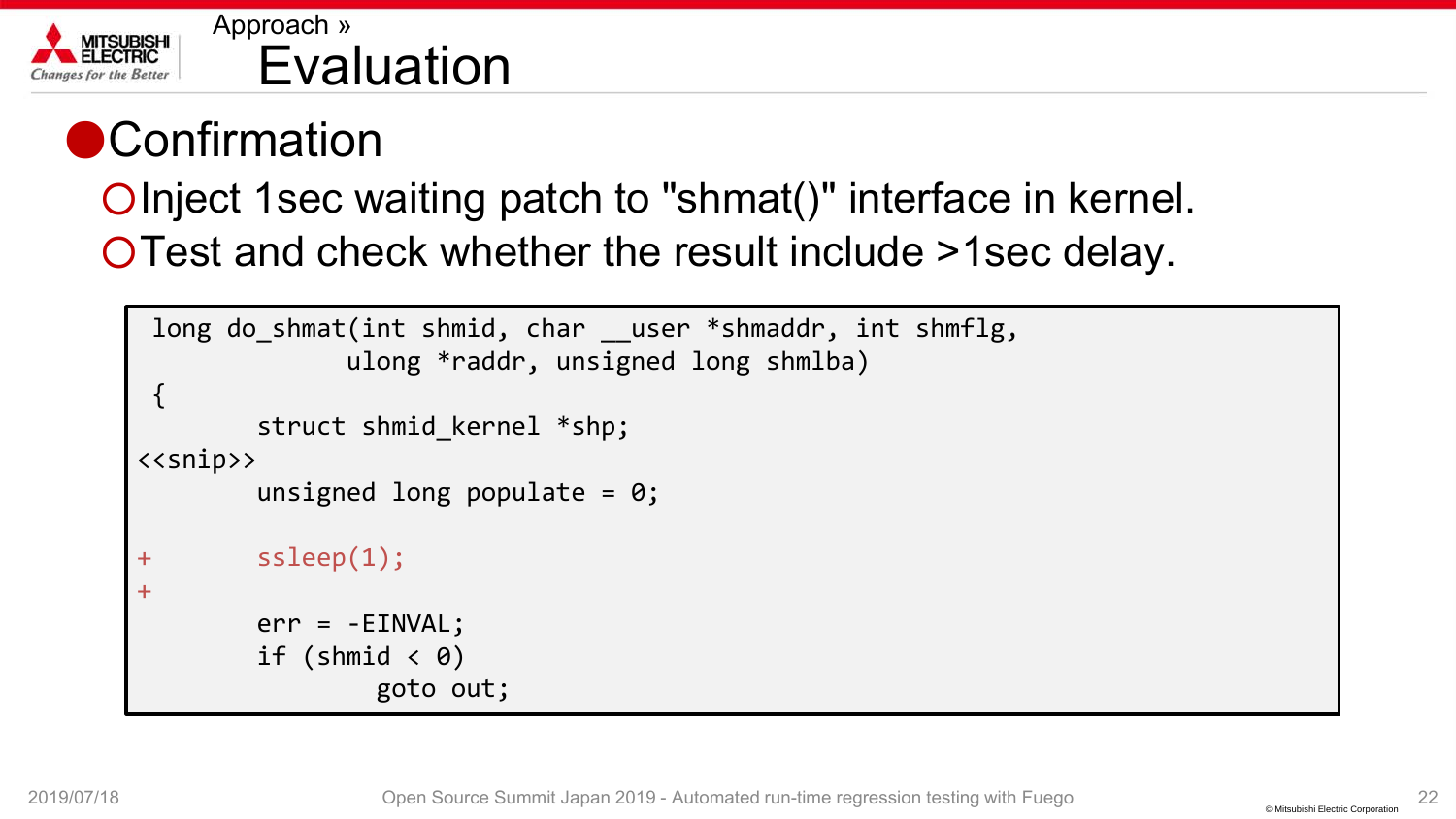

#### Evaluation Approach »

### ●The different time can be detected in the result

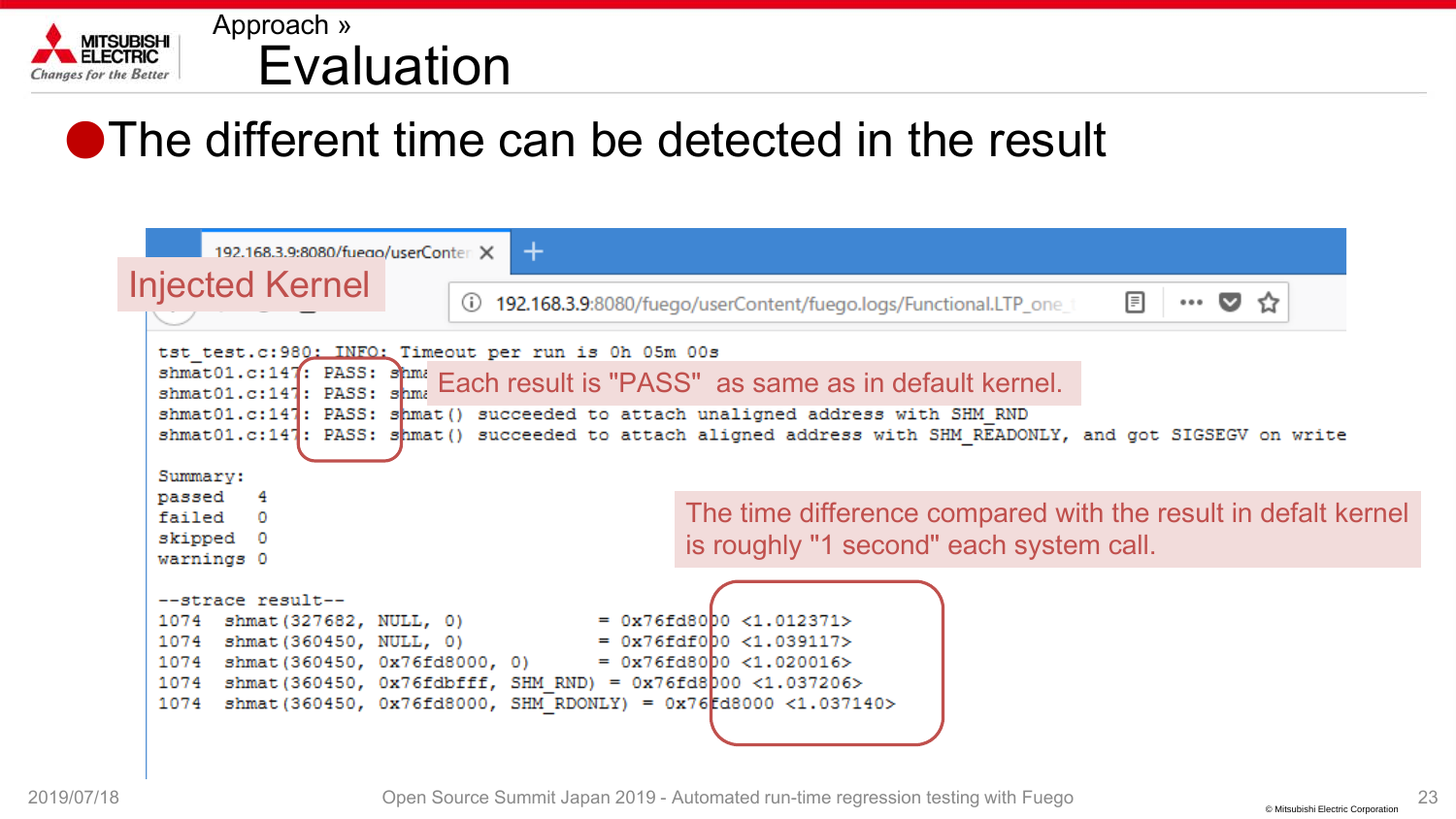

### ●Summary

○Real-time applications need to satisfy timing constraints.

- ●In term of regression, system call time in new Linux will be shorter or as same as old one.
- ○Fuego is useful to us for not only functional checking but also measuring to system calls.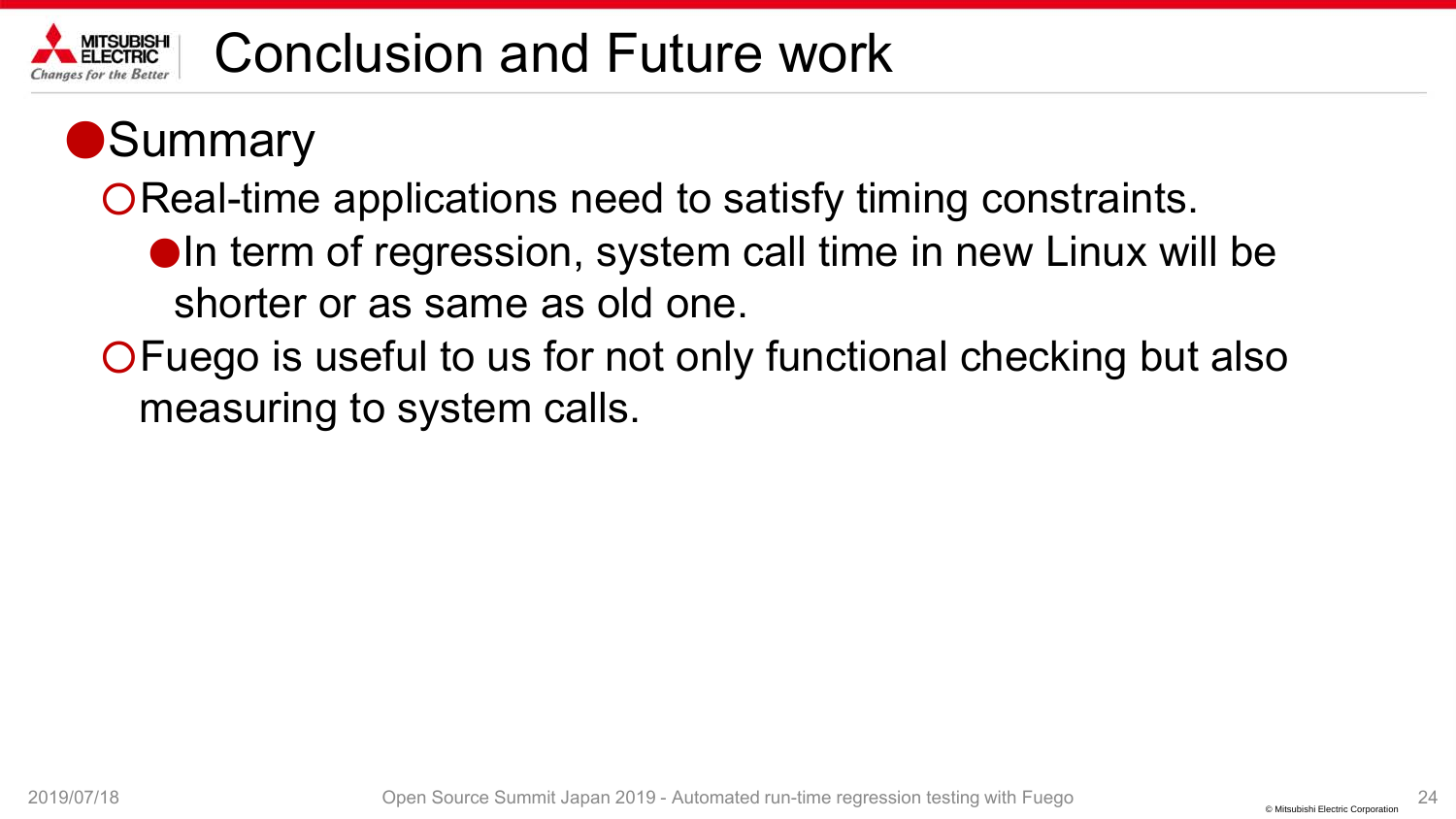

### ●Future works

○Visualization: line graph of measurement time

- ○Discussion in Fuego community: Is this idea good, or not?
	- ●Fuego Jamboree #3 are going to be held this Saturday!

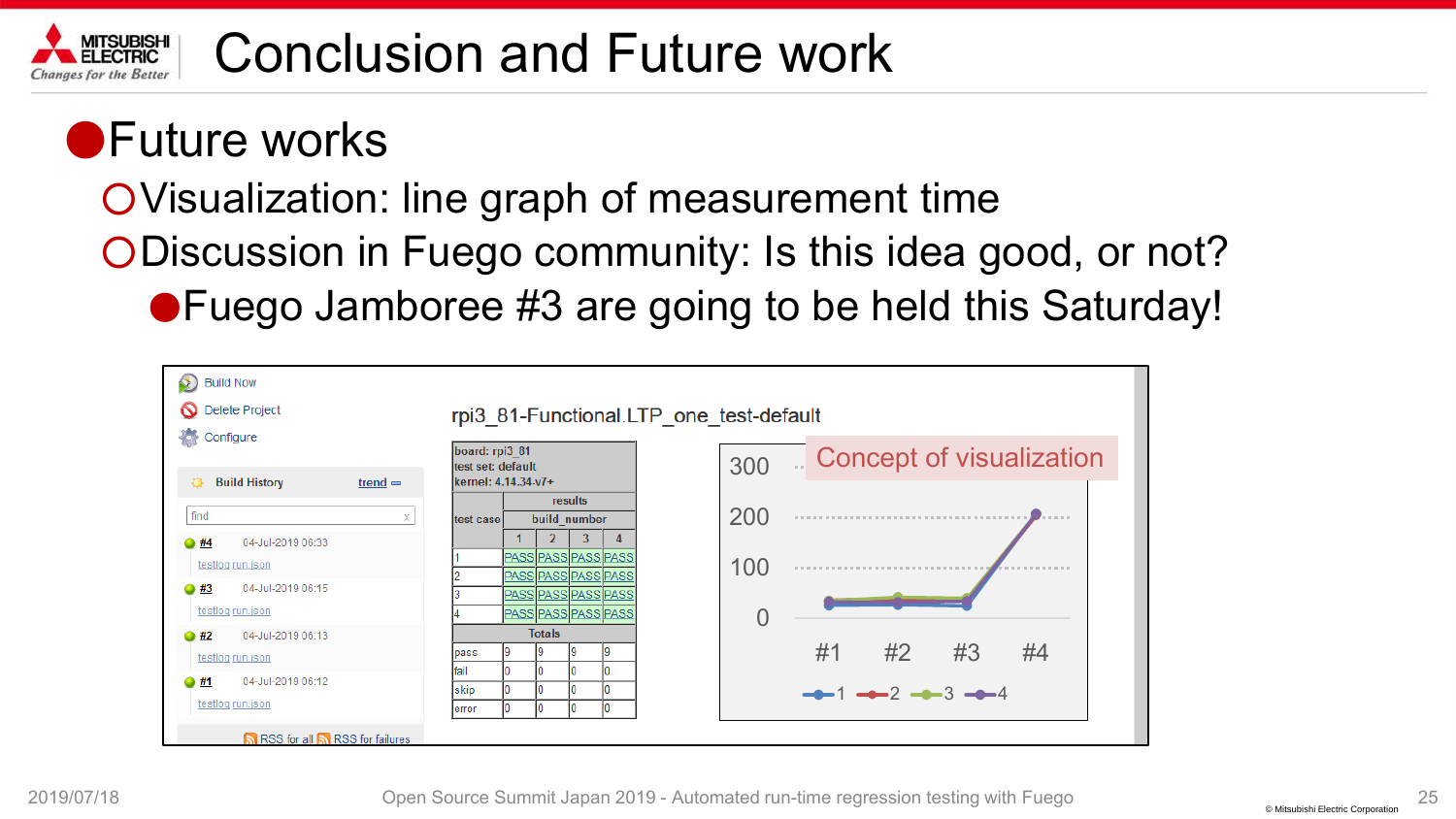

# THANK YOU!

Any Questions?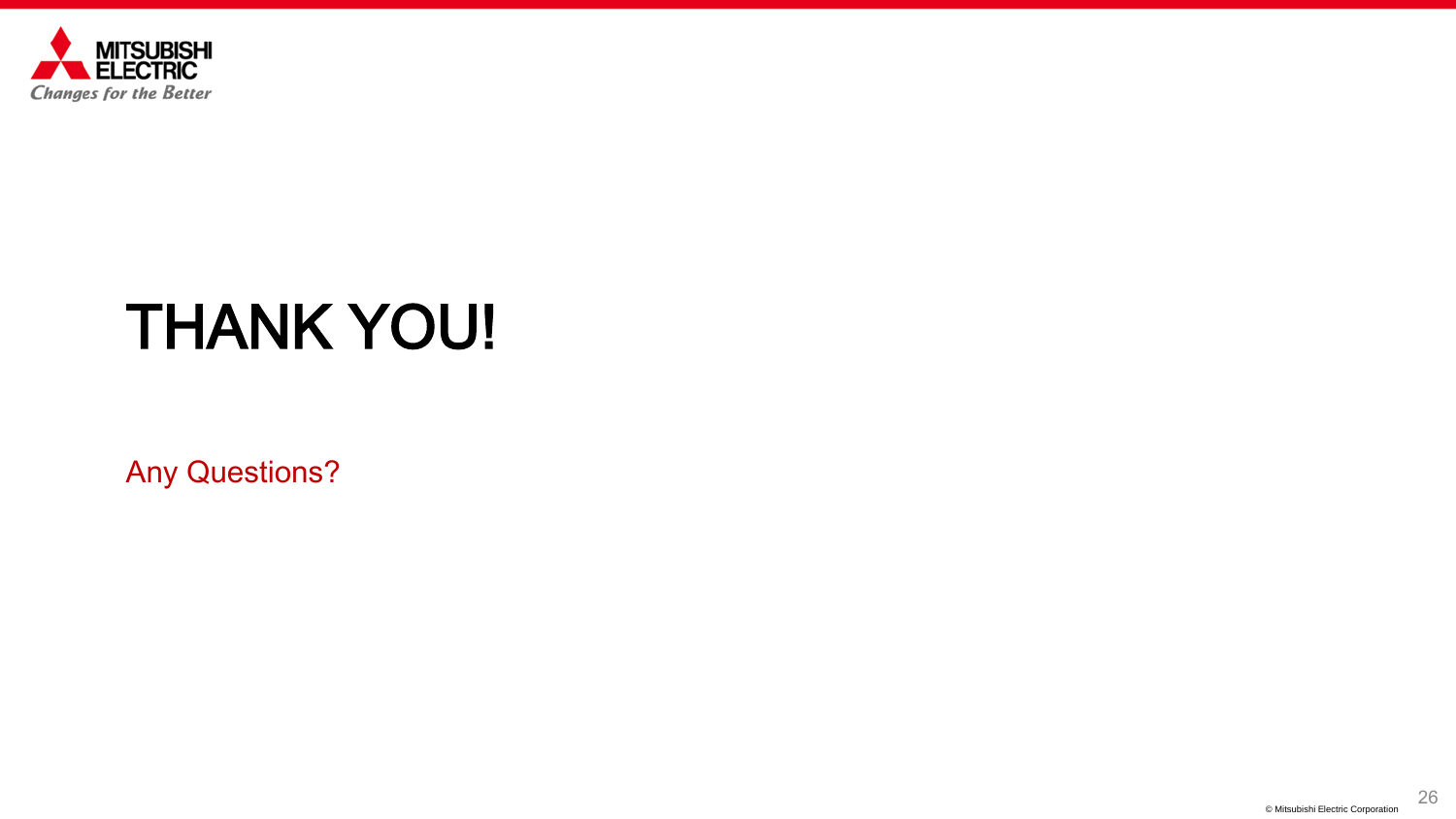

## APPENDIX